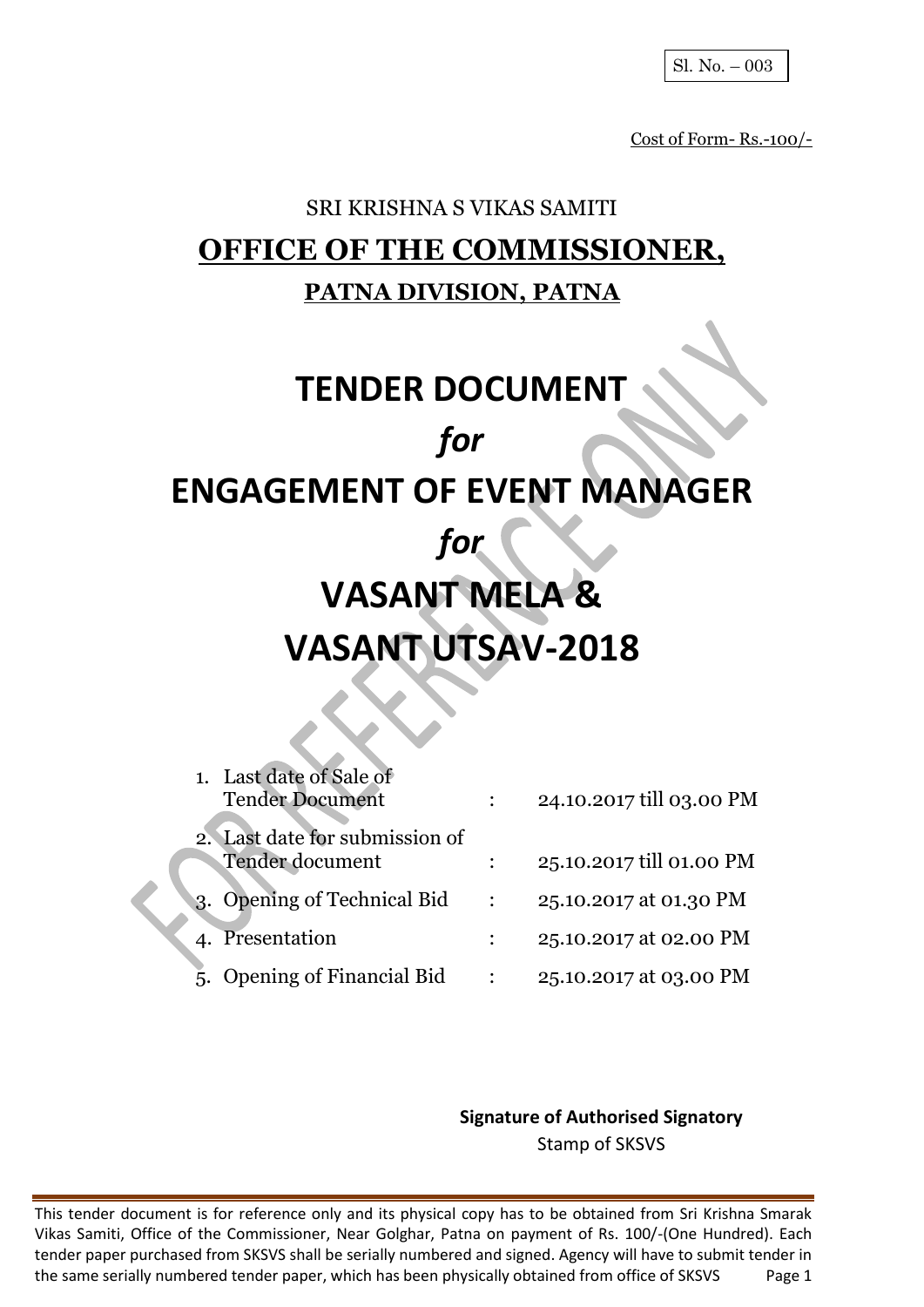## **DISCLAIMER**

The information contained in this Request for Proposal document (the **"TENDER DOCUMENT**") or subsequently provided to Applicant(s), whether verbally or in documentary or any other form, by or on behalf of Sri Krishna Smarak Vikas Samiti or any of its employees or advisors, is provided to Applicant(s) on the terms and conditions set out in this TENDER DOCUMENT and such other terms and conditions subject to which such information is provided.

This TENDER DOCUMENT is not an agreement and is neither an offer nor invitation by **Sri Krishna Smarak Vikas Samiti** to the prospective Applicants or any other person. The purpose of this TENDER DOCUMENT is to provide interested parties with information that may be useful to them in the formulation of their application for qualification and thus selection pursuant to this TENDER DOCUMENT (the **"Application"**). This TENDER DOCUMENT includes statements, which reflect various assumptions and assessments arrived at by the **Sri Krishna Smarak Vikas Samiti** Office in relation to the work/s. Such assumptions, assessments and statements do not purport to contain all the information that each Applicant may require. This TENDER DOCUMENT may not be appropriate for all persons, and it is not possible for the **Sri Krishna Smarak Vikas Samiti** office, its employees or advisors to consider the objectives, financial situation and particular needs of each party who reads or uses this TENDER DOCUMENT. The assumptions, assessments, statements and information contained in this TENDER DOCUMENT may not be complete, accurate, adequate or correct. Each Applicant should therefore, conduct its own investigations and analysis and should check the accuracy, adequacy, correctness, reliability and completeness of the assumptions, assessments, statements and information contained in this document and obtain independent advice from appropriate sources.

Information provided in this TENDER DOCUMENT to the Applicant(s) is on a wide range of matters, some of which may depend upon interpretation of law. The information given is not intended to be an exhaustive account of statutory requirements and should not be regarded as a complete or authoritative statement of law. The **Sri Krishna Smarak Vikas Samiti** office accepts no responsibility for the accuracy or otherwise for any interpretation or opinion on law expressed herein.

The **Sri Krishna Smarak Vikas Samiti** office, its employees and advisors make no representation or warranty and shall have no liability to any person, including any Applicant or Bidder, under any law, statute, rules or regulations or tort, principles of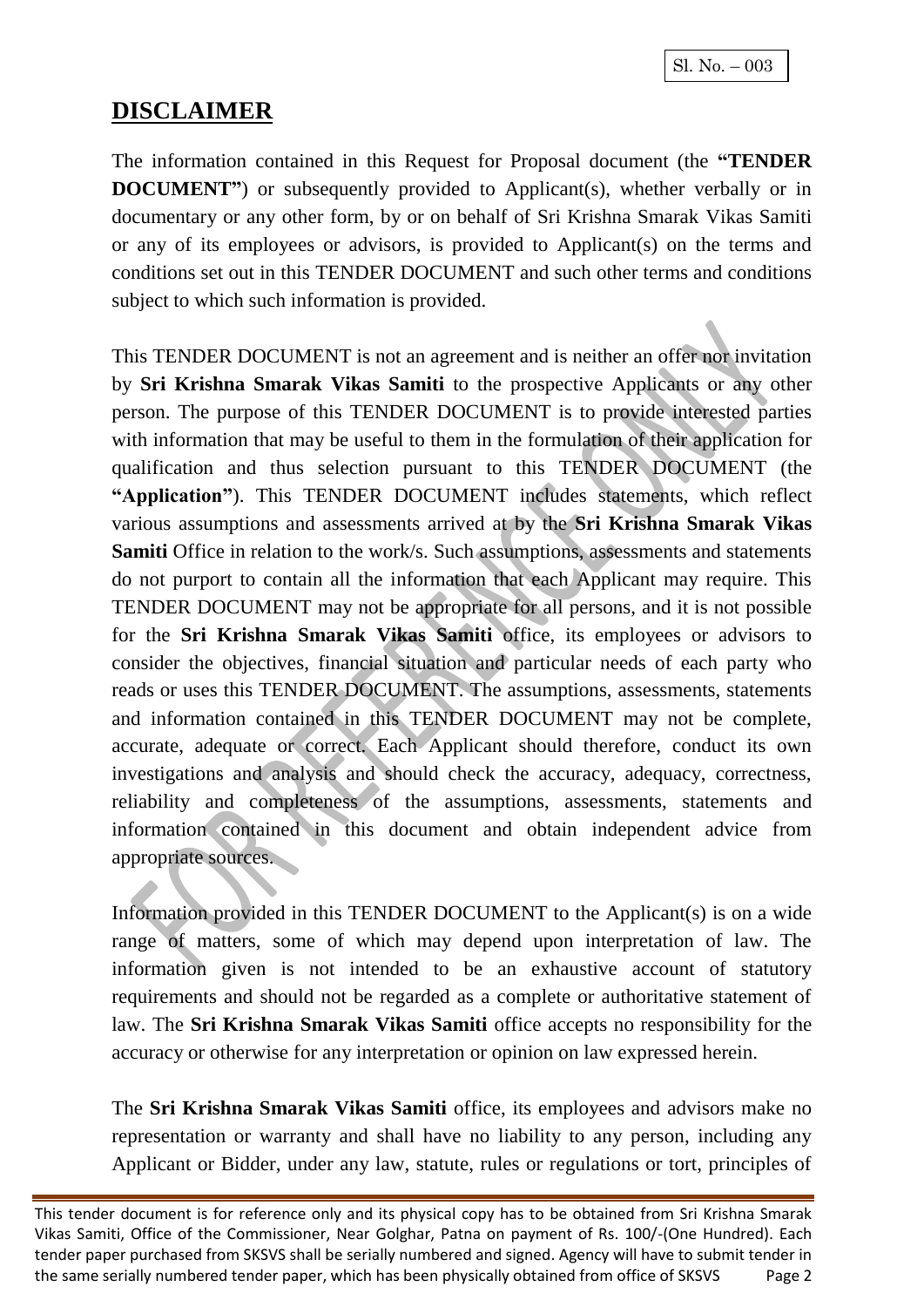restitution or unjust enrichment or otherwise for any loss, damages, cost or expense which may arise from or be incurred or suffered on account of anything contained in this TENDER DOCUMENT or otherwise, including the accuracy, adequacy, correctness, completeness or reliability of the TENDER DOCUMENT and any assessment, assumption, statement or information contained therein or deemed to form part of this TENDER DOCUMENT or arising in any way with selection of Applicants for participation in the Bidding Process.

The **Sri Krishna Smarak Vikas Samiti** office also accepts no liability of any nature whether resulting from negligence or otherwise how so ever caused arising from reliance of any Applicant upon the statements contained in this TENDER DOCUMENT.

The **Sri Krishna Smarak Vikas Samiti** office may, in its absolute discretion but without being under any obligation to do so, update, amend or supplement the information, assessment or assumptions contained in this TENDER DOCUMENT.

The issue of this TENDER DOCUMENT does not imply that the **Sri Krishna Smarak Vikas Samiti** office is bound to select and shortlist Applications and the **Sri Krishna Smarak Vikas Samiti** office reserves the right to reject all or any of the Applications or Bids without assigning any reasons whatsoever.

The Applicant shall bear all its costs associated with or relating to the preparation and submission of its Application including but not limited to preparation, copying, postage, delivery fees, expenses associated with any demonstrations or presentations which may be required by the **Sri Krishna Smarak Vikas Samiti** office or any other costs incurred in connection with or relating to its Application. All such costs and expenses will remain with the Applicant and the **Sri Krishna Smarak Vikas Samiti** office shall not be liable in any manner whatsoever for the same or for any other costs or other expenses incurred by an Applicant in preparation and submission of the Application, regardless of the conduct or outcome of the Bidding Process.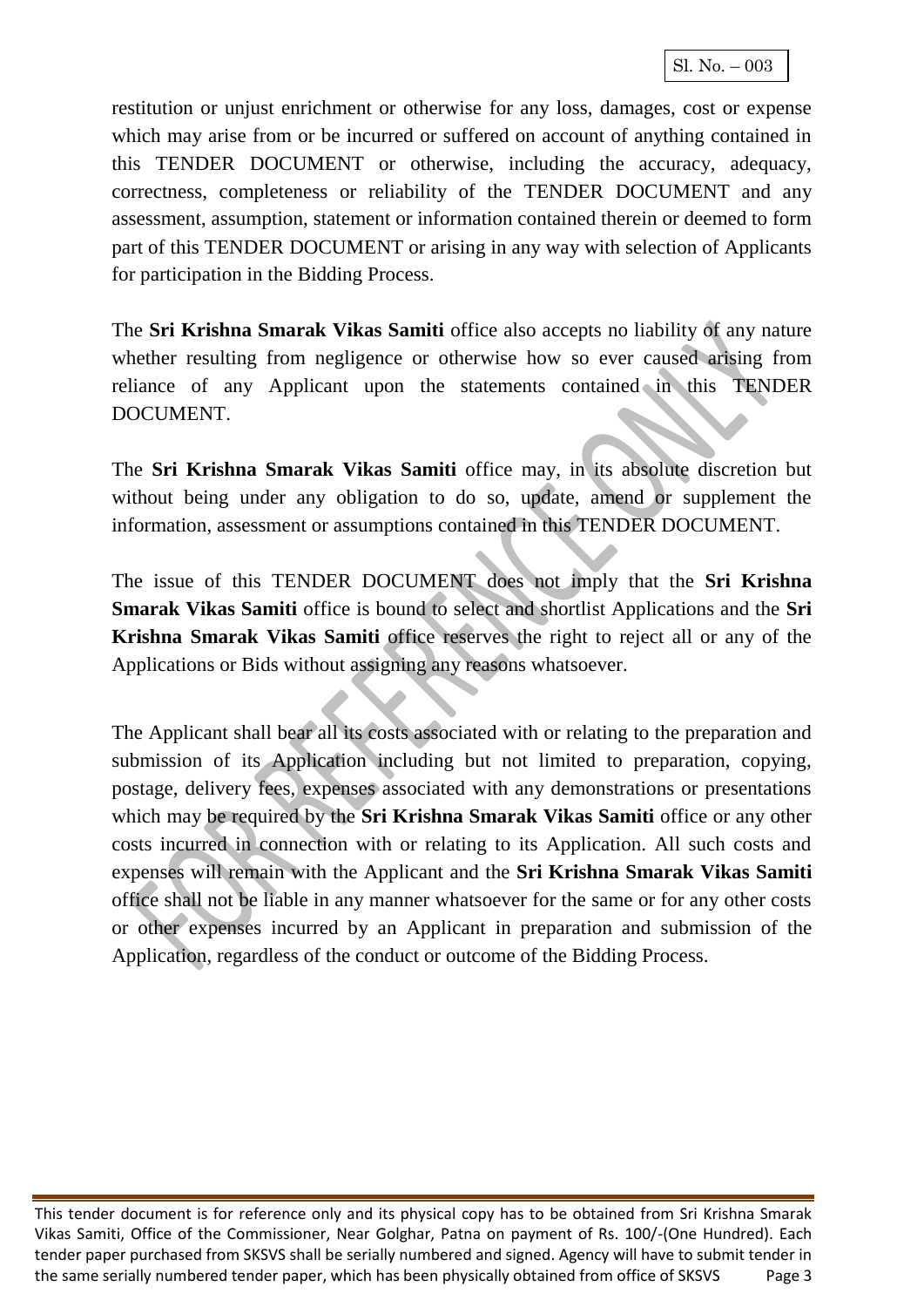## **1. INTRODUCTION :-**

#### *1.1 BACKGROUND*

1.1.1 **Sri Krishna Smarak Vikas Samiti**, Patna proposes to organise **Vasant Mela**  from **01.02.2018 to 24.02.2018** and **Vasant Utsav** from **13.02.2018 to 24.02.2018**.

1.1.2 **Sri Krishna Smarak Vikas Samiti** would like to engage an event management agency to undertake the entire arrangement in accordance with the scope of work defined herewith in this document.

1.1.3 Vasant Utsav 2018 will be an important congregation with estimation for a very good gathering of people. Melas/festivals are largest gathering of people in India and speak of ancient living traditions of time honoured rituals of rich cultural heritage of Bihar. Vasant Utsav 2018 would be a fun gathering of people in keeping with the mood of the season.

#### *1.2 INVITING TENDER*

1.2.1 INVITATION FOR ENGAGEMENT OF EVENT MANAGEMENT AGENCY FOR SUCCESSFUL IMPLEMENTATION OF VASANT MELA & VASANT UTSAV-2018 BY OFFICE OF **SRI KRISHNA SMARAK VIKAS SAMITI, PATNA** ON TURNKEY BASIS.

1.2.2 **Sri Krishna Smarak Vikas Samiti**, PATNA (hereinafter, referred to as **"SKSVS"**) wishes to appoint an event management agency for the successful implementation of **Vasant Mela** from **01.02.2018 to 24.02.2018** and **Vasant Utsav**  from **13.02.2018 to 24.02.2018.**

1.2.3 **"SKSVS"** invites detailed proposals from Event Management Company. The Scope of Services forming part of the Assignment has been set out in **Section 2** of this document herewith below.

1.2.4 The Proposals would be evaluated on the basis of the evaluation criteria set out in this TENDER DOCUMENT.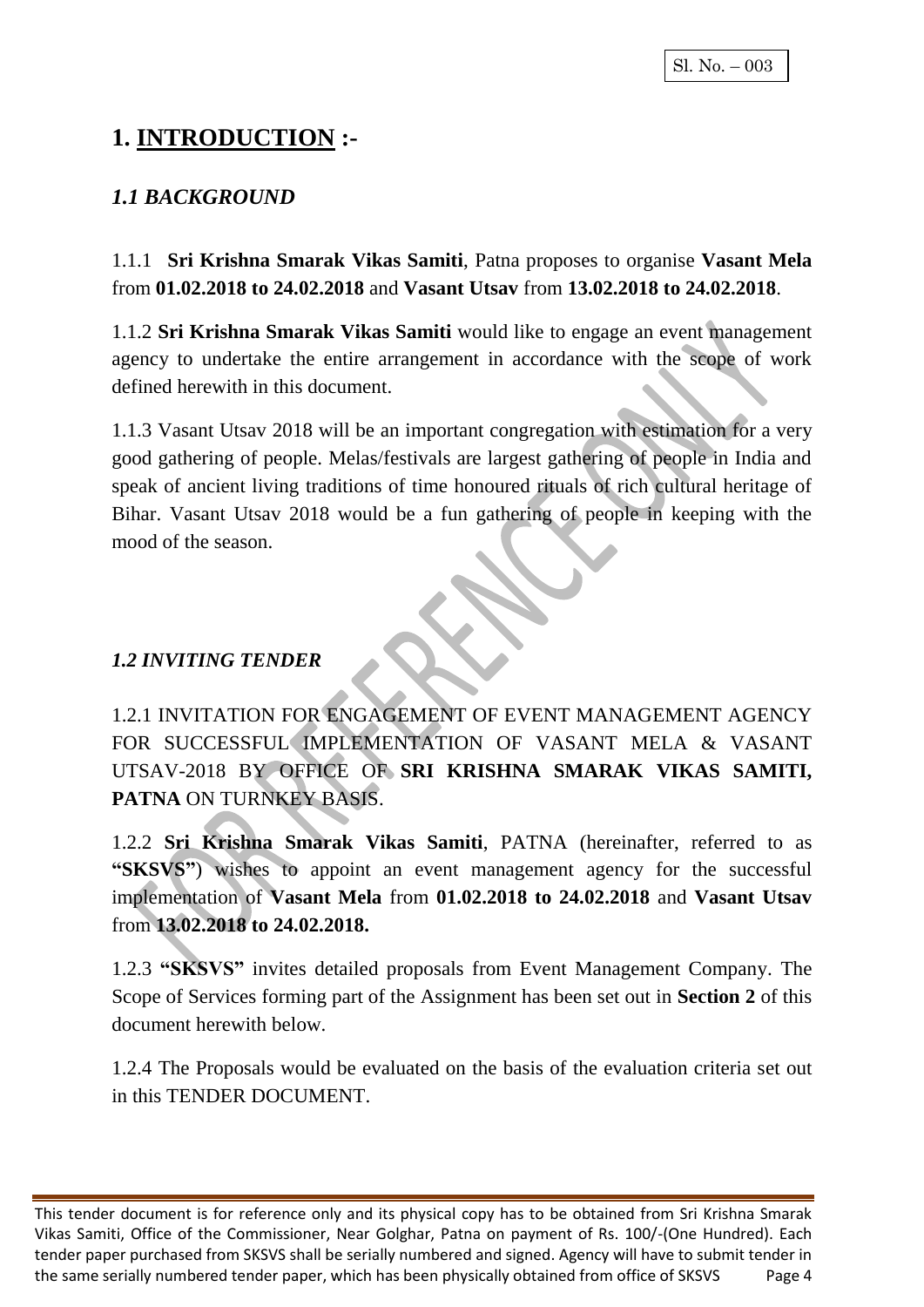#### *1.3 BRIEF DESCRIPTION OF THE BIDDING PROCESS*

1.3.1 **"SKSVS"** intends to follow a 'single stage two envelope' bid process for selecting of the successful bidder.

1.3.2 The Bidders would need to submit, within the Proposal Due Date as prescribed under Section-5 of the tender Technical and Financial Proposal in the prescribed format.

1.3.3 **"SKSVS"** would evaluate all the Submissions in accordance with the evaluation criteria set out in Section-4 of the TENDER DOCUMENT to select a bidder.

## *1.4 OBTAINABILITY OF TENDER DOCUMENT*

1.4.1 The TENDER DOCUMENT can be seen at the website **[www.patnadivision.bih.nic.in](http://www.patnadivision.bih.nic.in/)** for reference only and can be obtained from **SKSVS** Office by paying the document fee of Rs 100.

1.4.2 It may be noted that all subsequent notifications, changes and amendments in the assignment / documents would be posted only on the website.

#### *1.5 GENERAL INSTRUCTIONS*

1.5.1 The language of the Bid and related documents and correspondences shall be in English language.

1.5.2 The Bidder shall provide all the information sought under this TENDER DOCUMENT. The **"SKSVS"** Patna will evaluate only those Bids that are received in the required formats and complete in all respects.

1.5.3 The Bid shall be typed or written in indelible ink and signed by the Authorized signatory of the Bidder who shall also initial each page. All the alterations, omissions, additions or any other amendments made to the Bid shall be initialled by the person(s) signing the Bid.

1.5.4 Bidders are encouraged to submit their respective Bids after visiting the Project site and ascertaining for themselves the site conditions, traffic, location, surroundings, availability of power, water and other utilities for implementation of the Project, access to site, handling and storage of materials, applicable laws and regulations, and any other matter considered relevant by them.

1.5.5 The Bidder shall be responsible for all costs associated with the preparation of its Bid and its participation in the bidding process, including but not limited to, site visits, field investigations, data gathering, analysis, design etc. as also any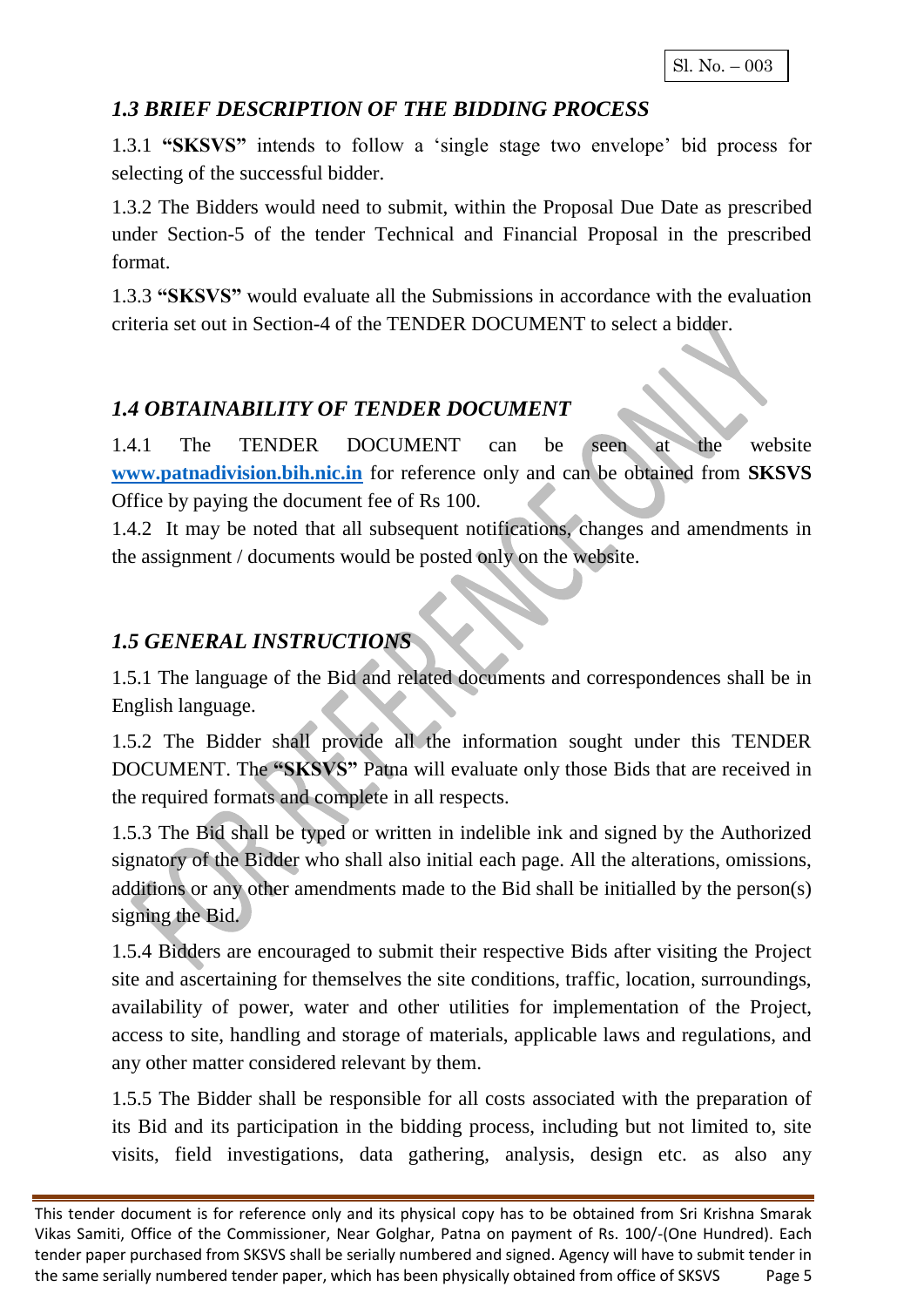discussions/negotiations. **"SKSVS"**, Patna will not be responsible nor in any way liable for such costs, regardless of the conduct or outcome of the bidding process.

1.5.6 The **"SKSVS"**, Patna may modify the TENDER DOCUMENT by issuing an Addendum before Due Date. Any Addendum thus issued shall be part of the Tender Document and shall be posted on the website. **"SKSVS"**, Patna will assume no responsibility for receipt of the Addendum.

1.5.7 Bidders will not be permitted to alter or modify their bids once submitted.

1.5.8 **"SKSVS"**, Patna shall not be liable for any omission, mistake or error on the part of the Bidder in respect of any of the above or on account of any matter or thing arising out of or concerning or relating to the TENDER DOCUMENT, the bidding documents or the bidding process, including any error or mistake therein or in any information or data given by the **"SKSVS"**, Patna.

1.5.9 Any Bid not accompanied by the EMD shall be rejected by the **"SKSVS"**, Patna.

## **2. TERMS OF REFERENCE :-**

## *2.1 SCOPE OF WORK FOR EVENT MANAGER*

1. The agency will be provided 60,000 sq.ft. area for Vasant Mela from 01.02.2018 to 24.02.2018 and 1,50,000 sq.ft. area for Vasant Utsav from 13.02.2018 to 24.02.2018.

In the 60,000 sq.ft. of area earmarked for Vasant Mela, the event manager will have to organise activities namely - Jhoola, children playing equipment, Amusement rides, Fun games, Entertaining stalls/Games, Food stalls and other stalls related to Mela etc. for which appropriate user charges may be realised from the people.

The agency will be provided 1,50,000 (one lakh fifty thousand) sq.ft. area for Vasant Utsav for developing stalls which they will allot to different parties for the purpose of entertainment, amusement park, fair, trade, commerce, food stall or any other permissible activity for earning revenue for which money will be collected by the agency. The agency will have to quote(F1) payable to SKSVS. All the cost of construction of stall and other facility like lighting etc. at the stall will be borne by the bidder.

2. The agency will have to provide separate barricaded parking space for two wheelers and four wheelers. The parking space shall be further demarcated for parking on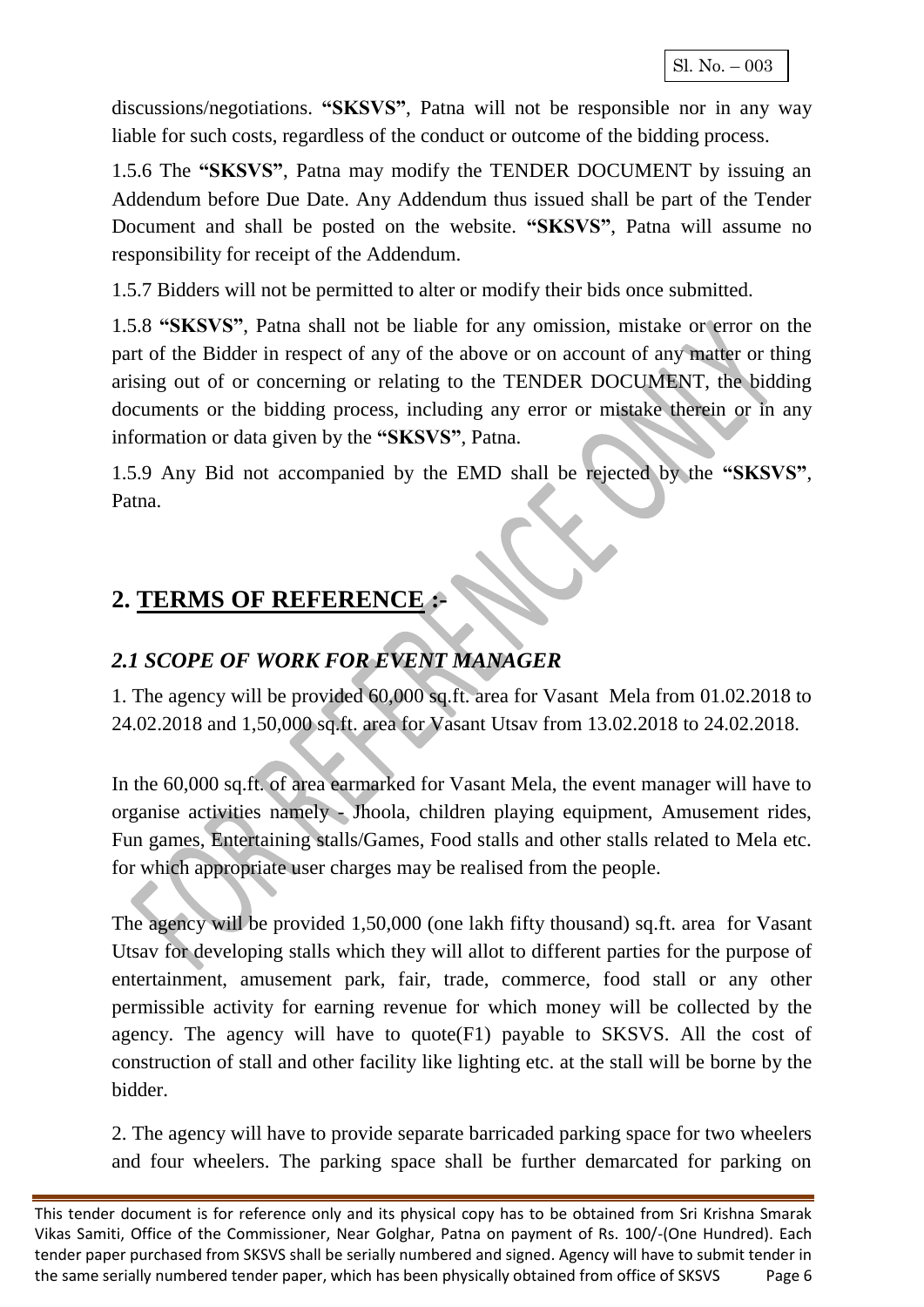chargeable and non-chargeable basis. The area for parking shall not be included in the 2,10,000 Sq. Ft. of space allotted for Vasant Mela & Vasant Utsav-2018. SKSVS reserves right to allot paid parking to other parties on this occasion on payment basis.

3. Various cultural and other programs will be organised by SKSVS during Vasant Utsav (from 13.02.2018 to 24.02.2018) on separate land (SL) (other than the 2,10,000 sq ft. of space allotted for Vasant Mela & Vasant Utsav-2018) but this separate land (SL) will be adjacent/ near to the 2,10,000 sq. ft. being allotted to the agency/ event manager. However, making boundary wall of this separate land (SL) will be the responsibility of Event Manager.

4. The complete space of 1,50,000 Sq. Ft of area for Vasant Utsav would be earmarked for different segments viz. Food court, Amusement Park, Trade Expo, Exhibition-cum-Sale Gallery, Local Artistry etc. However the overarching theme of Vasant Utsav should get reflected in and around all such segments.

5. The Food court should contain cuisine from different states and regions of the country. The local artistry, features and heritage sites should get reflected in and around the different regional food court sites and the staff/waiters should dress up in costumes accordingly.

6. Various competitions like painting, dancing, singing, quiz etc. for school and college going students would be organized during Vasant Utsav. The agency will have to prepare a separate competition zone for organization of such competitions. Preferably this competition zone should be located near the stage meant for the cultural program and the mike & sound facilities shall be made available to the participants. The space for such competitions zone shall not be counted in the 2.10 lakh sq.ft. area allotted to agency. The agency shall prepare a portal for online submission of form for participation in different competition/ activities. The Agency should also provide proper team members (Jury members, Competition organiser, Volunteer, Anchor etc.) for organising and handling all the purpose regarding the competition, as mentioned in Annexure 3.

7. The agency shall prepare a separate gallery containing souvenir, visuals, memories of the last Vasant Utsav-2017.

8. There should be sufficient gap and space between the either side of stall and the pathways.

9. The agency will have to do the prescribed Event related work in the annexure 3 for which they will be spending money, which they will have to mention in annexure 3 as

This tender document is for reference only and its physical copy has to be obtained from Sri Krishna Smarak Vikas Samiti, Office of the Commissioner, Near Golghar, Patna on payment of Rs. 100/-(One Hundred). Each tender paper purchased from SKSVS shall be serially numbered and signed. Agency will have to submit tender in the same serially numbered tender paper, which has been physically obtained from office of SKSVS Page 7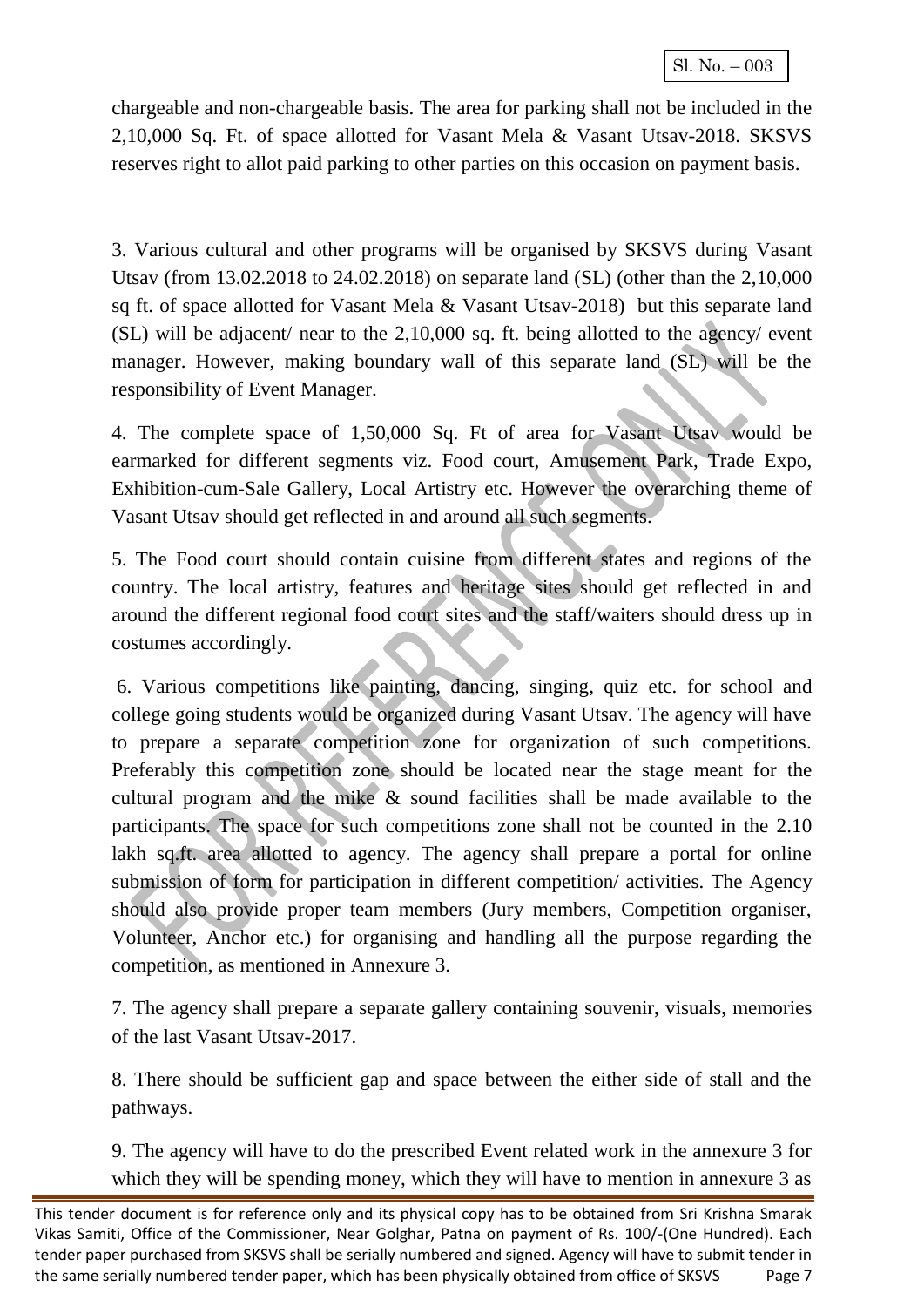F2. Subsequently, the bidder will also quote net payable amount to SKVS as F3 (=F1 – F2) as the money which they will give to the SKSVS in the prescribed format in Annexure-3.

As per the formula and evaluation given below, work would be awarded to the successful bidder.

Technical score will be given for presentation, outlining approach, methodology including design, layout and concept presentation. Technical score would be of maximum 10 marks.

| Technical number $(Tn)$ =   | Technical score of the bidder<br>$\times$ 100<br>Highest Technical score obtained by<br>any bidder.    |
|-----------------------------|--------------------------------------------------------------------------------------------------------|
| Financial number $(Fn) =$   | Financial bid (F3) of the bidder<br>$\times$ 100<br>Highest financial bid (F3) quoted by<br>any bidder |
| Composite Bid number (Bn) = | $0.9 \times Fn+0.1 \times Th$                                                                          |

Those obtaining the highest Composite bid number (Bn) will be declared the successful bidder.

The successful bidder shall have to deposit Rs. 5 lakh as security within 10 days from the date of LOA (Letter of Award). This amount would be returned after successful completion of the event. This amount shall be different and apart from the quoted amount (F3) to be deposited by the successful bidder within 10 days.

## *2.2 GENERAL TERMS AND CONDITIONS*

A. The **SKSVS** reserves the right not to accept bid(s) from agency (ies) resorting to unethical practices or on whom investigation / enquiry proceedings have been initiated by Government investigating Agencies Vigilance Cell.

B. The **SKSVS** reserves the right to summarily reject an offer received from any agency (ies), without any intimation to the bidder(s) or assigning any reason.

C. The **SKSVS** reserves the right to withdraw / cancel the bid document partially or completely at any stage.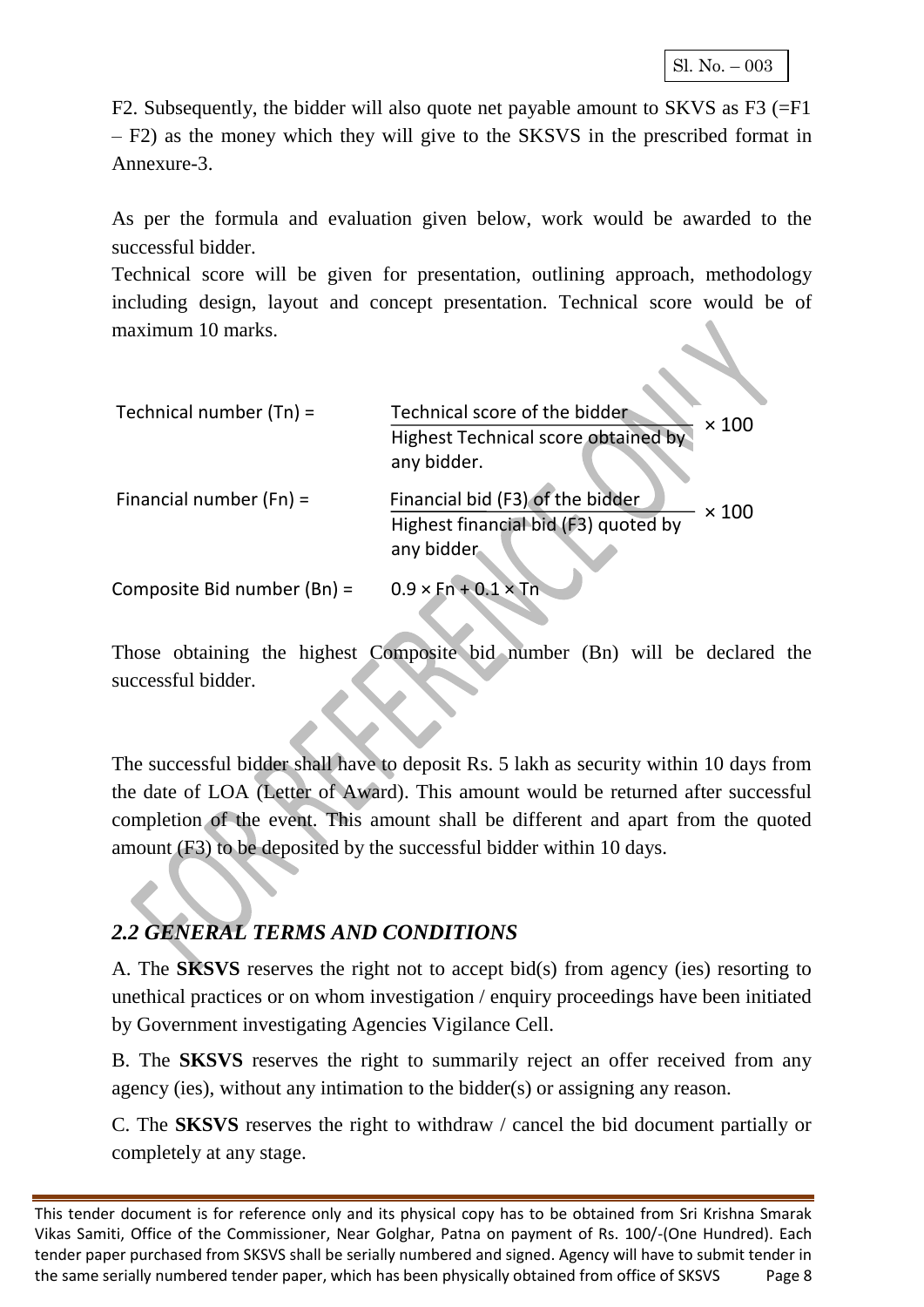#### *2.3 ARBITRATION*

In case of any dispute **SKSVS** may appoint an arbitrator, which will be accepted by the agency / firm. The decision of the arbitrator will be final and binding on both the parties. The jurisdiction of the court will be Patna (Bihar).

#### *2.4 INDEMNIFICATION CLAUSE*

"That the selected agency shall keep **SKSVS** indemnified and harmless against all claims, damages, dues, payments, fines, penalties, compensations, liabilities other losses etc. which may incur on account of non-compliance or violation by the selected agency or otherwise.

## **3. BIDDING PROCEDURE**

#### *3.1 SUBMISSION PROCEDURE*

3.1.1 The interested parties shall submit the proposal with full details regarding conceptualization, planning, designing, construction, direction and execution on a turn-key basis. It is to be noted that the whole conceptualization of the event has to be done as per the theme of the event. Utmost care has to be taken to avoid any indecent/offending/objectionable item. The sanctity of the Mela has to be fully respected.

3.1.2 The concerned parties, who shall qualify in the technical criteria **(Annexure-2),**  shall be invited to present the entire activities or concept plan in hard copy and also in soft copy format to the **SKSVS** committee. The selected party shall have to abide by the concept plan, once approved by the SKSVS. The bidders shall have to present their activities and work plan before the tender committee.

3.1.3 The selected company shall act in a transparent manner for the event and shall not in any way act in the manner that is detrimental to the interest and reputation of the SKSVS The selected Company shall undertake to abide sincerely by all rules, regulations and laws of land apart from the general and specific instructions issued by the organizing committee for their responsibilities to manage the events and shall agree to keep itself liable and responsible for any such violation directly or indirectly related to their responsibilities for the event.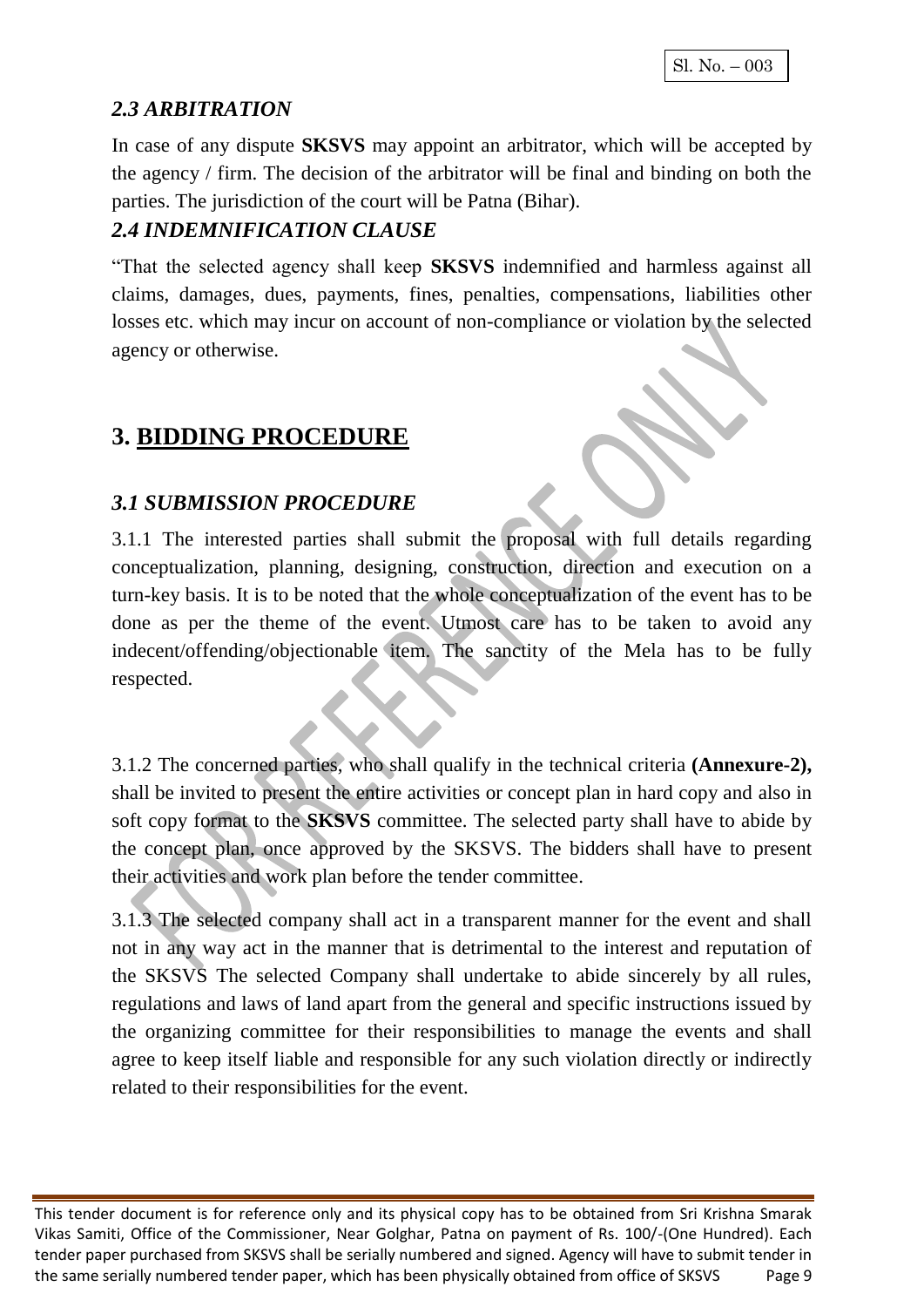3.1.4 A bidder shall submit Technical Bid and Financial Bid in separate sealed envelope contained in another envelope containing both the Financial and Technical Bid. A bidder shall not submit more than one quotation.

3.1.5 Envelope containing bids must bear, on the cover itself, name and full address of the bidder, name of the item/services bidding for. In case of bids submitted by post or courier, it is bidder's responsibility that bids reach **SKSVS** office before the scheduled time of closure of submission of bids.

#### *3.2. ELIGIBILITY CRITERIA*

#### **The bidders shall be evaluated in three stages:-**

- $\triangleright$  Only the technically qualified bidder shall be invited for the presentation.
- $\triangleright$  The agency has to provide detail plan, design/operation of the Vasant Mela and Vasant Utsav through proper presentation and has to provide hard copy of the same. There will be 50 marks for presentation
- $\triangleright$  Financial bid of only those agencies shall be opened, which obtain 25 marks or more in the presentation.

#### **3.2.1 Technical Evaluation of Proposal (Annexure-2):-**

- a) Company/firm/agency should have at least three (3) years experience of arranging similar nature of work under the aegis of any Govt./PSU.
- b) Company's turnover should be minimum Rs. 50,00,000/- (Fifty lakh) per annum for each year during last three Financial years (2013-2014, 2014-15 and 2015-2016).
- c) Company/firm/agency must furnish Service Tax Return & IT return for last three (3) years (2013-2014, 2014-15 and 2015-2016).
- d) Earnest money of Rs. 25,000/- (Twenty five thousand) is to be paid along with the technical bid through D.D. in favour of 'Sri Krishna Smarak Vikas Samiti' payable at Patna.
- e) Company/firm/agency must provide photo copy of Pan Card and GST registration

#### **3.2.2 Presentation of plan, concept/layout, design and operation of Vasant Mela and Vasant Utsav 2018**

#### **3.2.3 Financial Evaluation of Proposal (Annexure-3)**

3.2.4 The Bidder fulfilling Technical Stage will be shortlisted for presentation and financial evaluation. Claims without documentary evidence will not be considered**.**

This tender document is for reference only and its physical copy has to be obtained from Sri Krishna Smarak Vikas Samiti, Office of the Commissioner, Near Golghar, Patna on payment of Rs. 100/-(One Hundred). Each tender paper purchased from SKSVS shall be serially numbered and signed. Agency will have to submit tender in the same serially numbered tender paper, which has been physically obtained from office of SKSVS Page 10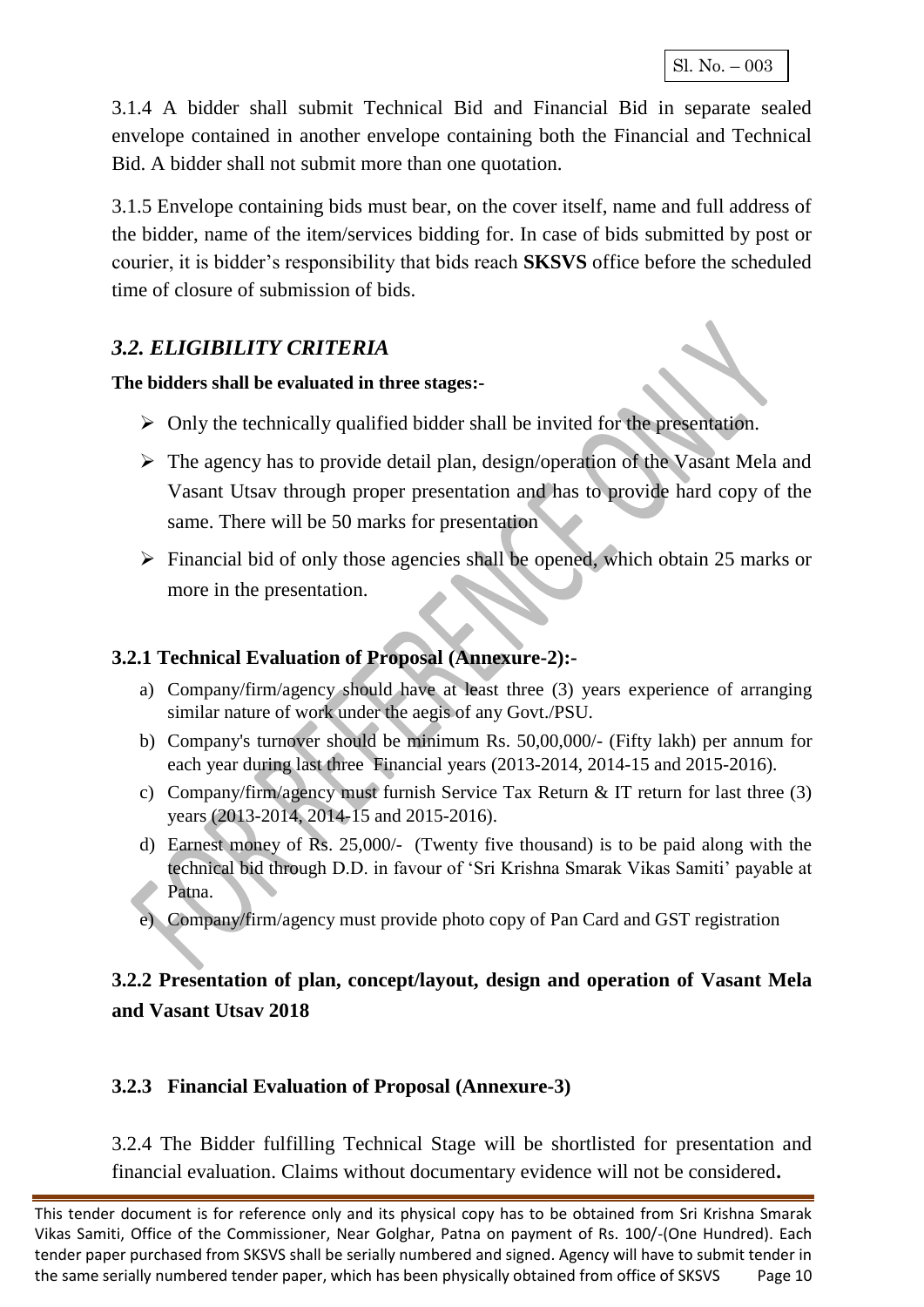**SKSVS** reserves the right to verify the claims made by the Bidders and to carry out the capability assessment of the Bidders and the **SKSVS** decision shall be final in this regard. **SKSVS** may, in its absolute discretion, waive any of the conditions and/or requirements in the Tender in respect of any or all of the bidders.

**Website –** [www.patnadivision.bih.nic.in](http://www.patnadivision.bih.nic.in/)

3.2.4. No interpretation, revision, or other communication from **SKSVS** regarding this TENDER DOCUMENT is valid unless it is in writing and is signed by **SKSVS**.

#### *3.3. FORMAT AND SIGNING OF PROPOSAL*

3.15.1. Bidders would provide all the information as per this Tender Document and in the specified format. **SKSVS** reserves the right to reject any Proposal that is not in the specified format.

3.15.2. The Proposal would include three submissions to be made on the respective Proposal Due Date as set out in Section-5 (Tender Document Time Schedule).

3.15.3. The Proposal and its copy shall be typed or printed and the Bidder shall initial each page. The person(s) signing the Proposal shall initial all the alterations, omissions, additions, or any other amendments made to the Proposal.

#### *3.4 PROPOSAL DUE DATE*

3.4.1. Proposals should be submitted before 13.00 Hrs (IST) on the Proposal Due Dates as indicated in Section5 of this Tender Document, at the address provided in the manner and form as detailed in this Tender Document. Proposals submitted by e-mail will not be accepted.

3.4.2. **SKSVS** at its sole discretion; accept any Proposal(s) after Proposal Due Date. Any such Proposal/s accepted shall be deemed to have been received by the Proposal Due Date.

#### *3.5 TEST OF RESPONSIVENESS*

3.5.1. Prior to evaluation of Proposals, **SKSVS** will determine whether each Proposal is responsive to the requirements of the Tender Document. A Proposal shall be considered responsive if;

a) It is received before 13.00 Hrs. on the respective Proposal Due Date;

This tender document is for reference only and its physical copy has to be obtained from Sri Krishna Smarak Vikas Samiti, Office of the Commissioner, Near Golghar, Patna on payment of Rs. 100/-(One Hundred). Each tender paper purchased from SKSVS shall be serially numbered and signed. Agency will have to submit tender in the same serially numbered tender paper, which has been physically obtained from office of SKSVS Page 11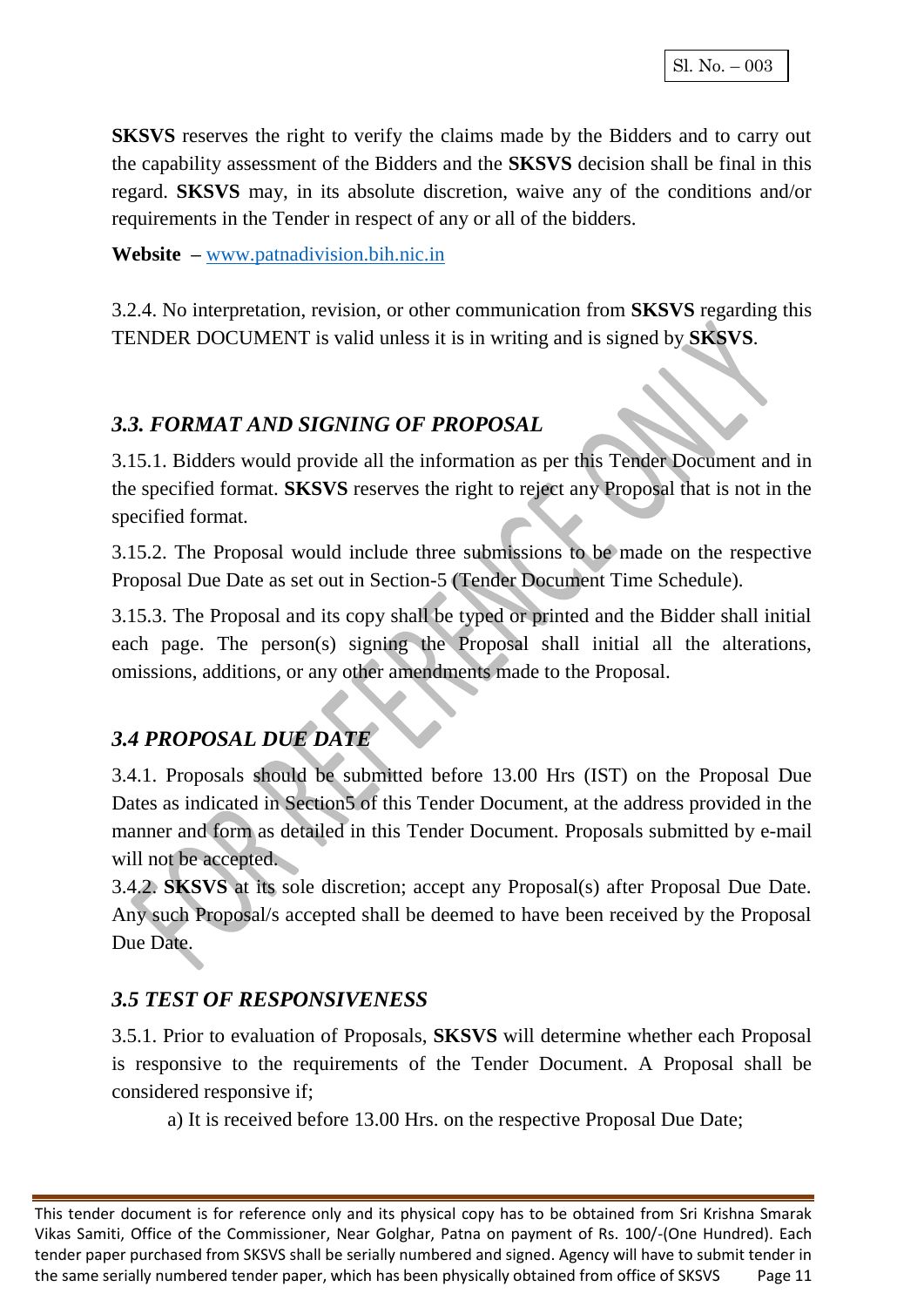#### **b) It is accompanied with a DD for a sum of Rs.25,000/- (Rupees Twenty five thousand only) drawn in favour of "Sri Krishna Smarak Vikas Samiti,**  PATNA", payable at 'Patna' paid as **EMD**.

c) It contains the information and documents as requested in the Tender Document;

d) It contains information in the form and formats specified in the Tender Document;

e) There are no inconsistencies between the Proposal and the supporting documents.

#### *3.6 CONFIDENTIALITY*

3.18.1. Information relating to the examination, clarification, evaluation and recommendation for the Qualified Bidders would not be disclosed to any person not officially concerned with the process. **SKSVS** will treat all information submitted as part of the Proposal in confidence and will ensure that all those who have access to such material to treat it in confidence. **SKSVS** would not divulge any such information unless ordered to do so by any statutory authority that has the power under law to require its disclosure.

#### *3.7 CLARIFICATIONS*

3.7.1. To assist in the process of evaluation of Proposals, **SKSVS** may, at its sole discretion, ask any Bidder for clarification on its Proposal or substantiation of any of the submission made by the Bidder.

3.7.2. Withdrawal of a Proposal during the interval between the Proposal Due Date and expiration of the Proposal Validity Period would result in forfeiture of the Bid Security in accordance with this Tender Document.

#### *3.8 PROPOSAL EVALUATION*

3.8.1. The Qualification Submissions of the Bidders would be checked for responsiveness with the requirements of the Tender Document and shall be evaluated as per the Criteria set.

## *3.9 DECLARATION OF SUCCESSFUL BIDDER*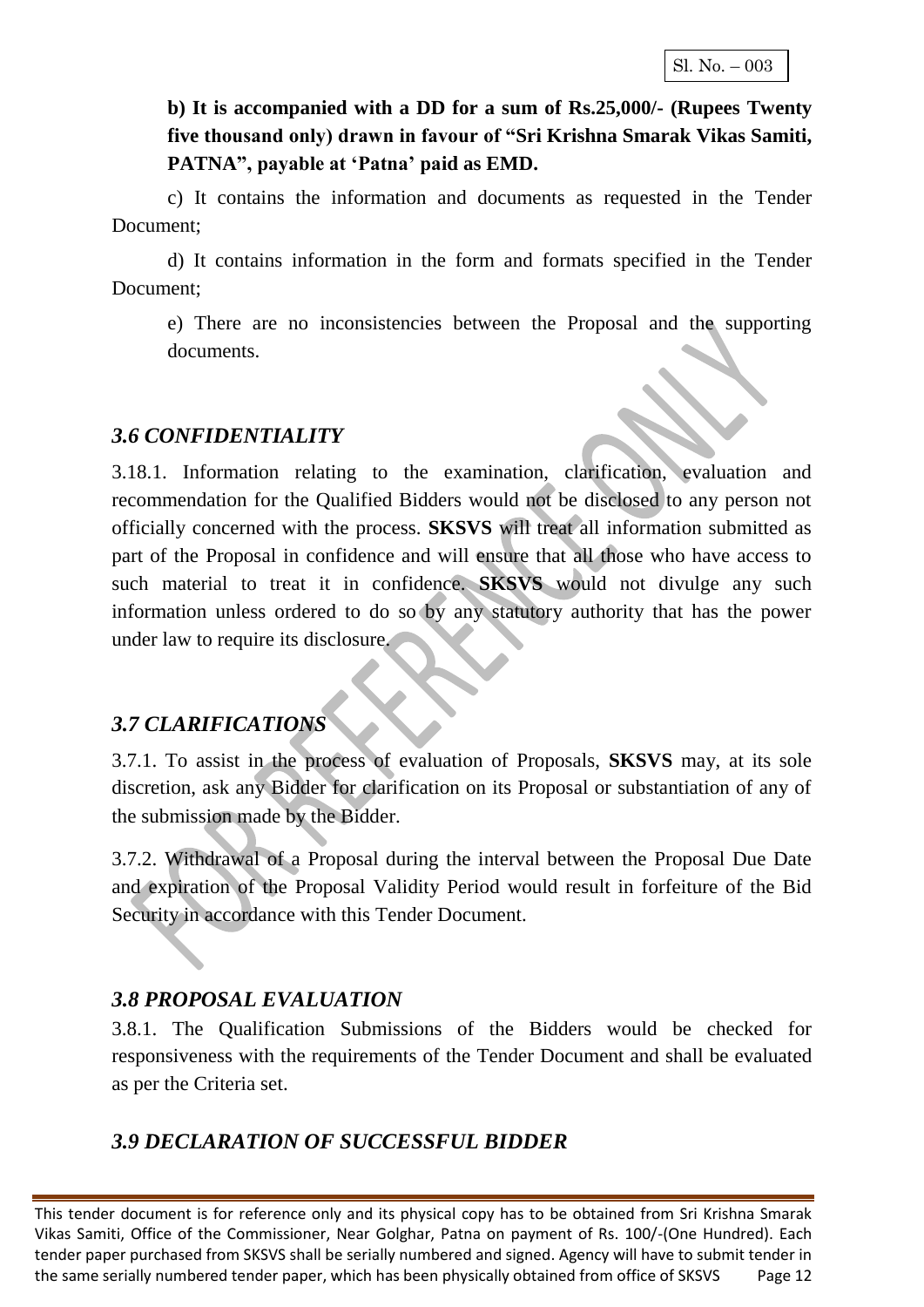3.9.1. **SKSVS** may either choose to accept the Proposal of the successful tenderer or invite him for negotiations.

3.9.2. Upon acceptance of the Proposal of the tenderer financially qualified with or without negotiations, **SKSVS** shall declare the tenderer as the Successful Bidder.

#### *3.10 NOTIFICATIONS*

3.24.1. **SKSVS** will notify the Successful Bidder by a Letter of Award (LOA) that its Proposal has been accepted.

## *3.11 SKSVS RIGHT TO ACCEPT OR REJECT PROPOSAL*

3.11.1. **SKSVS** reserves the right to accept or reject any or all of the Proposals without assigning any reason.

3.11.2. **SKSVS** reserves the right to invite revised Proposals from Bidders with or without amendment of the Tender Document at any stage, without liability or any obligation for such invitation and without assigning any reason.

## **4. EVALUATION OF BIDS**

## *4.1 EVALUATION PARAMETERS*

4.1.1 **SKSVS Office** will evaluate the bids determined to be substantially responsive i.e., which

a. Are properly signed;

b. Conform to the terms and conditions & technical specifications.

4.1.2. Thereafter, the substantially responsive bidders shall be called upon to present their strategy regarding conceptualization, planning, designing, construction, direction and execution of the project.

4.1.3. All bidders shall be required to make presentations up to 20 minutes, before opening of financial proposals, to demonstrate their credentials based on eligibility criteria.

4.1.4. **Post-event removal/disposal of facilities and complete restoration of the venue is the sole responsibility of the selected Agency latest by 28th February, 2018**.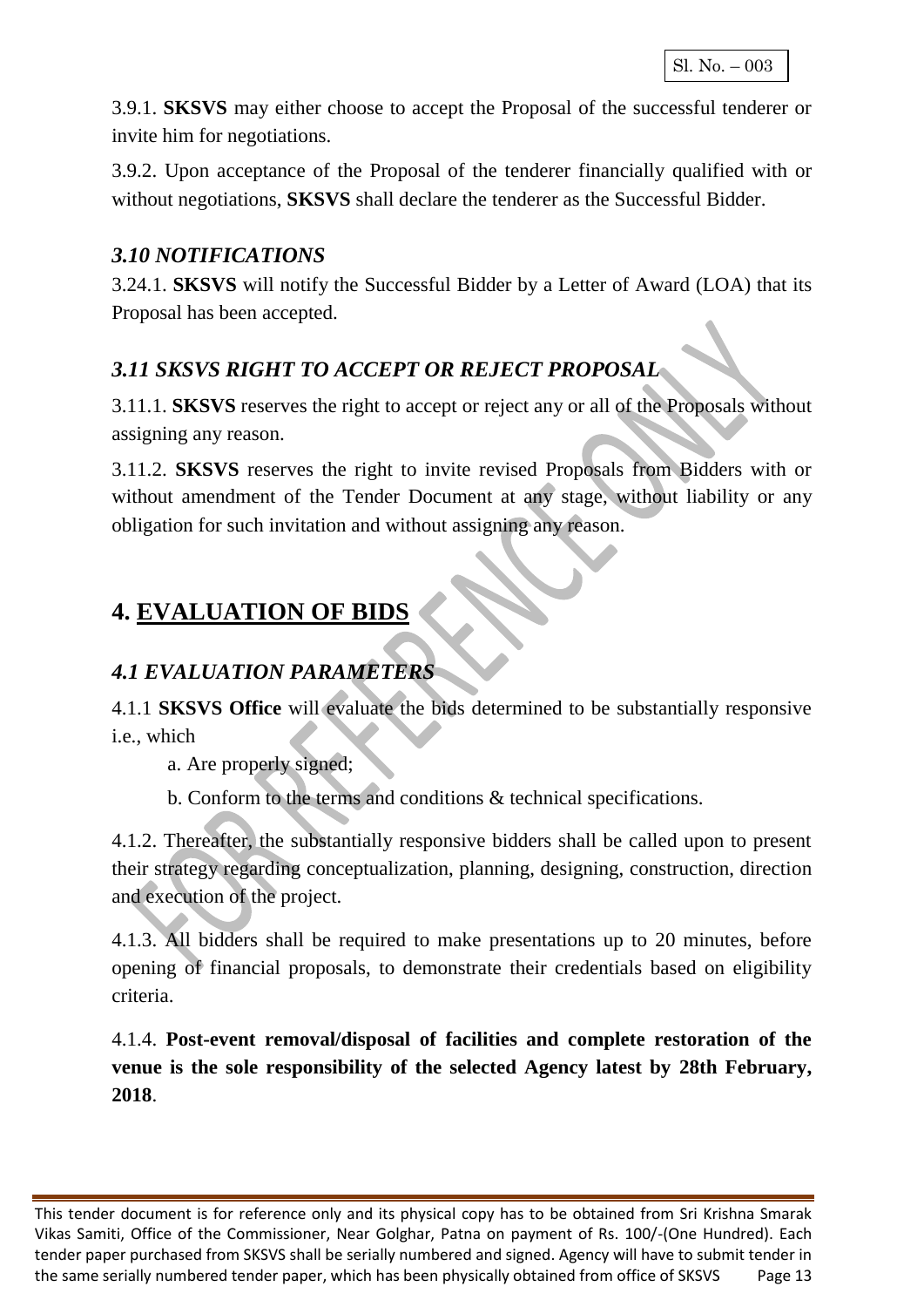## **5. BID SCHEDULE AND VENUE**

**SKSVS** would endeavour to adhere to the following schedule:

| S.<br>No.        | <b>Activity</b>                                   | <b>Scheduled Date &amp; Time</b>                                                                                                                                                                                                                                                                                                                                                                                                                                                                                                                                                        |
|------------------|---------------------------------------------------|-----------------------------------------------------------------------------------------------------------------------------------------------------------------------------------------------------------------------------------------------------------------------------------------------------------------------------------------------------------------------------------------------------------------------------------------------------------------------------------------------------------------------------------------------------------------------------------------|
| 1.               | Place for obtaining Bid Document                  | Tender document can be obtained<br>Sri Krishna<br>Smarak Vikas<br>from<br>Samiti, Office of the Commissioner,<br>Patna by payment of Rs. 100/-. The<br>revised tender document can also be<br>website<br>seen<br>on<br>www.patnadivision.bih.nic.in,<br>however it has to be physically<br>obtained from Sri Krishna Smarak<br>Office<br>of<br>Vikas<br>the<br>Samiti,<br>Commissioner, Near Golghar, Patna.<br>Each tender paper purchased from<br>SKSVS shall be serially numbered and<br>signed. Agency will have to submit<br>tender in the same serially numbered<br>tender paper. |
| 2.               | <b>Tender Document fee</b>                        | Rs 100. (One hundred only)                                                                                                                                                                                                                                                                                                                                                                                                                                                                                                                                                              |
| 3.               | Last of obtaining Tender Document                 | $24th$ October, 2017 till 3.00 PM                                                                                                                                                                                                                                                                                                                                                                                                                                                                                                                                                       |
| $\overline{4}$ . | Date and Time for Submission of Bid               | $25th$ October, 2017 till 1.00 PM                                                                                                                                                                                                                                                                                                                                                                                                                                                                                                                                                       |
| 5.               | Address for submission<br>of<br>Bid<br>Documents  | Sri Krishna Smarak Vikas Samiti,<br>Office of the Commissioner, Patna<br>Division, South Gandhi Maidan, Near<br>Golghar, Patna-800001.                                                                                                                                                                                                                                                                                                                                                                                                                                                  |
| 6.               | Venue of opening of Technical Bid                 | Sri Krishna Smarak Vikas Samiti,<br>Office of the Commissioner, Patna<br>Division, South Gandhi Maidan, Near<br>Golghar, Patna-800001                                                                                                                                                                                                                                                                                                                                                                                                                                                   |
| 7.               | Pre-bid meeting                                   | $10^{th}$ October, 2017 at 3.00 PM at<br>Office of the Commissioner, Patna<br>Division, Patna                                                                                                                                                                                                                                                                                                                                                                                                                                                                                           |
| 8.               | Date & time of opening of technical<br><b>Bid</b> | $25th$ October, 2017 at 1.30 PM                                                                                                                                                                                                                                                                                                                                                                                                                                                                                                                                                         |
| 9.               | Date & time of Presentation                       | $25th$ October, 2017 at 2.00 PM                                                                                                                                                                                                                                                                                                                                                                                                                                                                                                                                                         |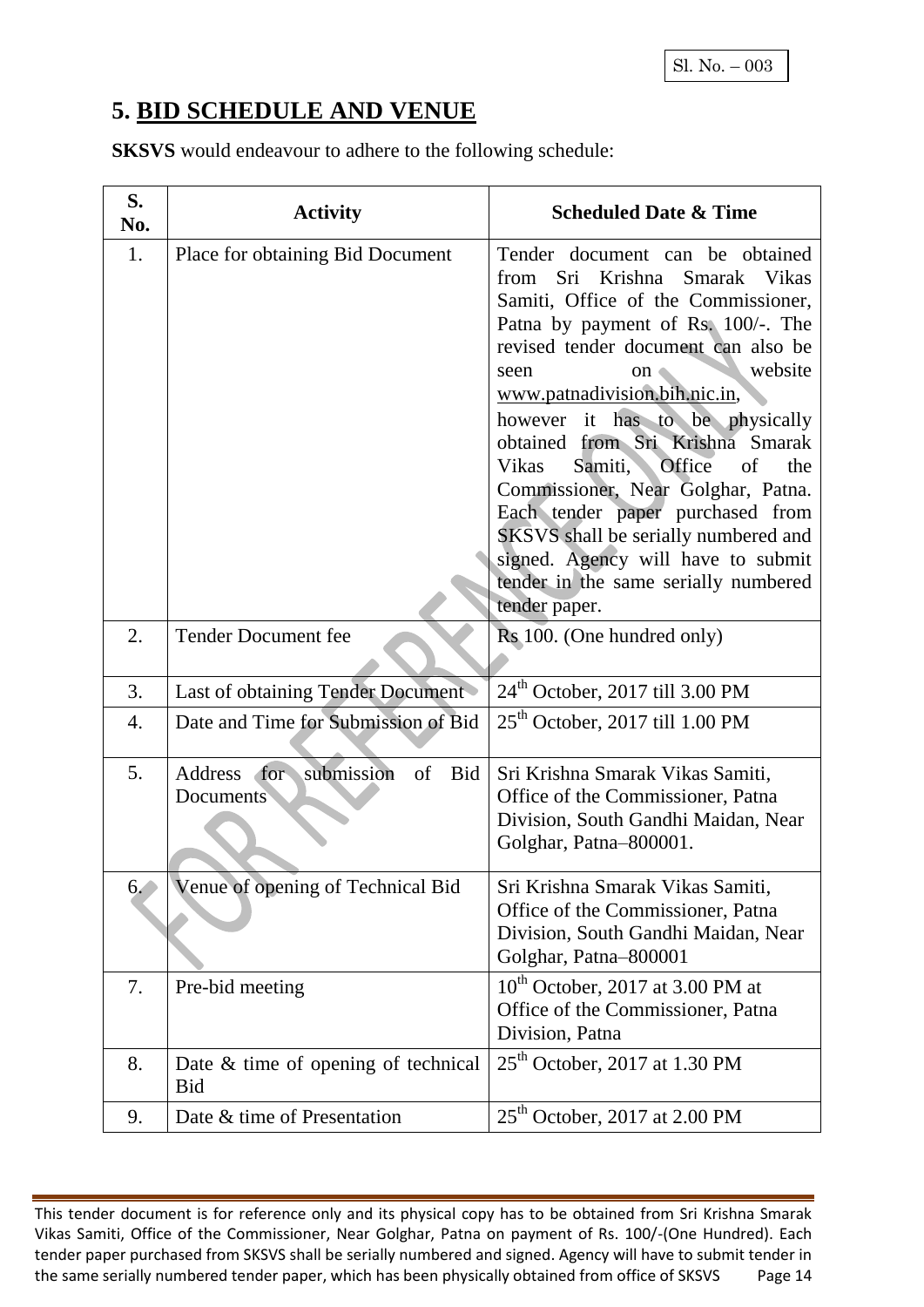| 10. Date & time of opening of financial $25th$ October, 2017 at 3.00PM |  |
|------------------------------------------------------------------------|--|
| Bid                                                                    |  |
|                                                                        |  |

## **ANNEXURE - 1**

**FORMAT FOR COVERING LETTER-CUM-ASSIGNMENT UNDERTAKING**  (On the Letterhead of the Bidder)

T<sub>o</sub> **The Sri Krishna Smarak Vikas Samiti PATNA – 800 001** 

Sir,

Ref: - Selection of Event Management Agency for Vasant Mela & Vasant Utsav-2018.

We have read and understood the Request for Proposal (Tender Document) along with Draft Agreement in respect of the captioned Assignment provided to us by **Sri Krishna Smarak Vikas Samiti, Patna.**

We hereby agree and undertake as under:

Notwithstanding any qualifications or conditions, whether implied or otherwise, contained in our Proposal we hereby represent and confirm that our Proposal is unqualified and unconditional in all respects and we agree to the terms of the proposed Agreement, a draft of which also forms a part of the Tender Document provided to us.

Please find enclosed herein with the Proposal the Demand Draft bearing number ------ ----- of Rs. 25,000/- (Rupees Twenty Five only) drawn in favour of the 'Sri Krishna Smarak Vikas Samiti' payable at Patna towards the EMD Amount', dated this ..............................day of........................... 2017.

Name of the Bidder

Signature of Authorised Signatory

Name of the Authorised Signatory

Date: -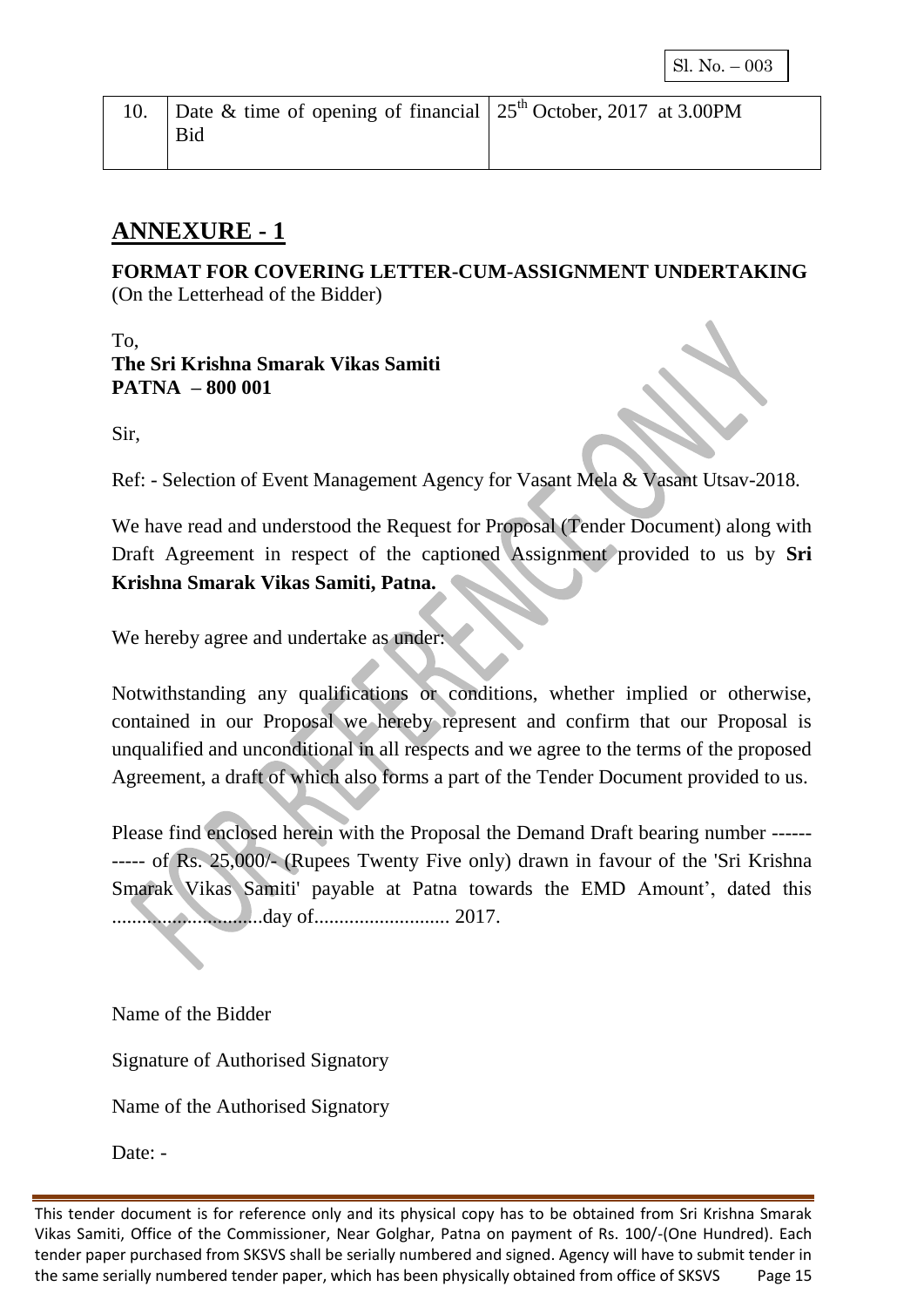#### **ANNEXURE-2 PRESCRIBED PROFORMA FOR TECHNICAL BID**

| <b>Sr</b><br>No. | <b>Criteria</b>                                                                                                                                                                                                                                         | YES/<br>N <sub>O</sub> | <b>Documentary</b><br><b>Evidence</b>                                                    |
|------------------|---------------------------------------------------------------------------------------------------------------------------------------------------------------------------------------------------------------------------------------------------------|------------------------|------------------------------------------------------------------------------------------|
| 1                | <b>GST Registration Number</b>                                                                                                                                                                                                                          |                        | To be attached                                                                           |
| $\overline{2}$   | Photo copy of Pan Card                                                                                                                                                                                                                                  |                        | To be attached                                                                           |
| $\overline{3}$   | Minimum 3 years of experience in conceptualizing, designing,<br>organizing, managing, executing events, exhibitions similar in<br>nature Mela and similar festival organized by other State<br>Govt.                                                    |                        | Work Order/Work<br>Completion<br>certificate clearly<br><i>indicating</i><br>experience. |
| $\overline{4}$   | The bidder should have achieved a minimum Average<br>Financial Turnover of Rs. 50,00,000/- (Fifty lakh) in past<br>three Financial years ( $2013-14$ , $2014-15$ and $2015-2016$ ) – in<br>equivalent temporary works/Event contracts or related works. |                        | To be attached                                                                           |
| 5                | IT return and Service Tax return of last 3 years (2013-14,<br>2014-15 and 2015-2016).                                                                                                                                                                   |                        | To be attached                                                                           |
| 6                | EMD of Rs.25000/- (twenty five thousand)                                                                                                                                                                                                                |                        | To be attached                                                                           |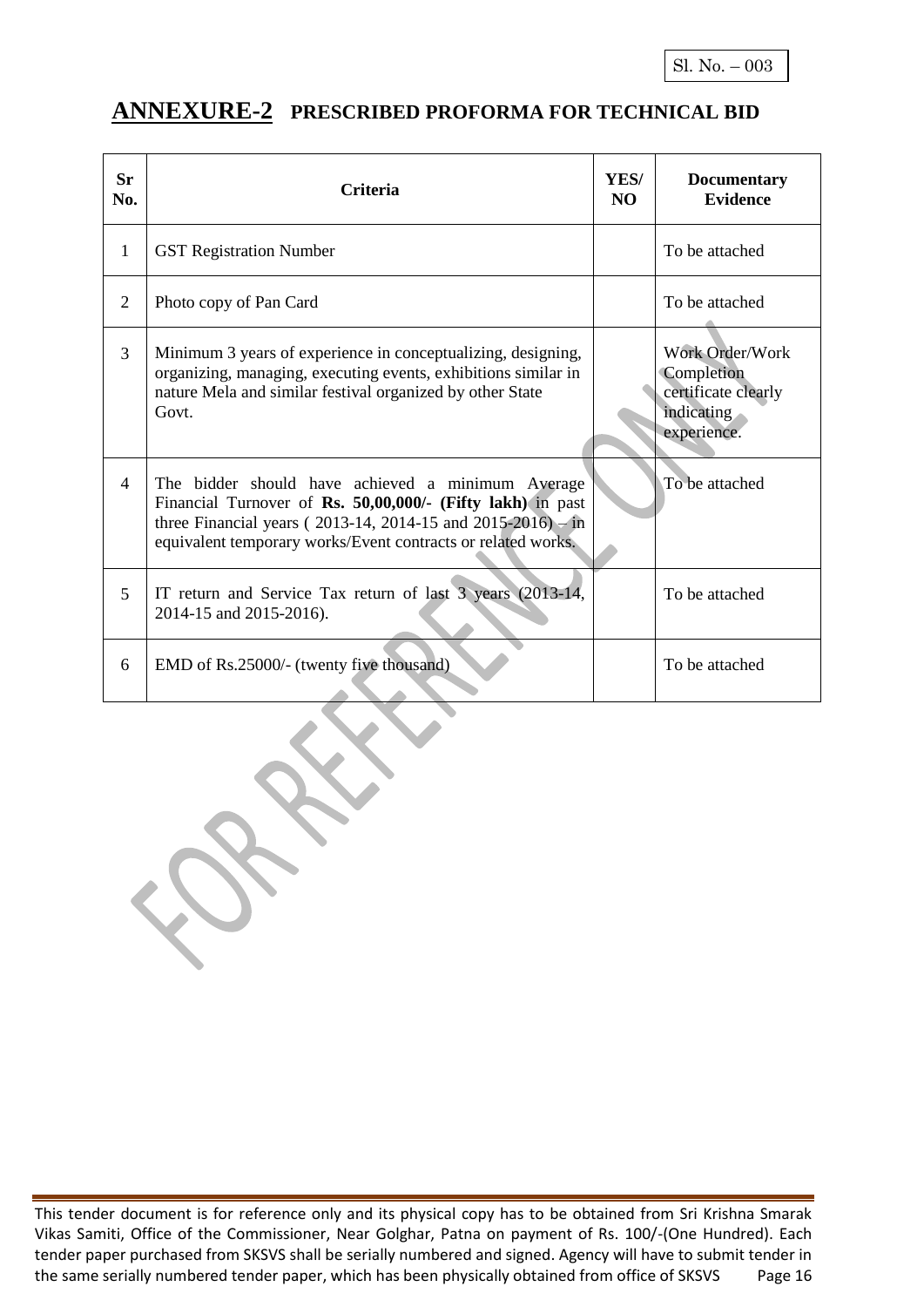## **ANNEXURE-3**

#### **a. (Financial Bid F1)**

Amount (F1).................................... (in rupees) payable to SKSVS for usage of the 60,000 Sqft. area for Vasant Mela from 01.02.2018 to 24.02.2018 and 1,50,000 sq.ft. area for Vasant Utsav-2018 from 13.02.2018 to 24.02.2018 by the bidder. {All the cost of construction of stall and other facility like lighting etc. in this area will be borne by the bidder $(F1)$ }

#### **b. (Financial Bid F2)**

**Bidder will have to arrange following item for 12 (twelve) days only between 13th to 24th February, 2018 for organising different activities. These activities are to organized in an separate land (SL) to be earmarked for cultural and other programs which will be adjacent/near to the 2,10,000 sq.ft. allotted to Event Manager.**

**Quotation for Stage arrangement, Green room, sitting arrangement, Lighting Sound, Anchor & volunteer etc.**

| SI <sub>No</sub> | <b>Particulars/Deliverables</b>                  | Size / Area      | <b>Unit</b>    | <b>Amount for</b><br>twelve (12) days<br>(13.02.18 to<br>24.02.18) in Rs.<br>(Rate of each of<br>the following 58<br>items must be<br>mentioned,<br>otherwise bid will<br>be rejected) |
|------------------|--------------------------------------------------|------------------|----------------|----------------------------------------------------------------------------------------------------------------------------------------------------------------------------------------|
| 1                | Stage (open from top)                            | 60ftWx30ftDx6ftH | $\mathbf{1}$   |                                                                                                                                                                                        |
| $\mathbf{2}$     | <b>Stage Carpeting</b>                           | 1500 Sqft        | $\mathbf{1}$   |                                                                                                                                                                                        |
| $\overline{3}$   | <b>VIP/VVIP Longue Carpeting</b>                 | 2000 Sqft        | $\mathbf{1}$   |                                                                                                                                                                                        |
| 4                | Designer Welcome Gate                            | 200 Sqft         | $\overline{2}$ |                                                                                                                                                                                        |
| 5                | Urinals (VIPs & Artists)                         |                  | $\overline{2}$ |                                                                                                                                                                                        |
| 6                | Well Equipped Green Room                         | 10x8x10          | $\overline{2}$ |                                                                                                                                                                                        |
| 7                | Administrative Room                              | 10x8x10          | $\mathbf{1}$   |                                                                                                                                                                                        |
| 8                | Backdrop, Iron Framed, Star Media<br><b>Flex</b> | As per stage     | $\mathbf{1}$   |                                                                                                                                                                                        |
| 9                | Side Drops, Iron Framed, Star<br>Media Flex      | As per stage     | $\overline{2}$ |                                                                                                                                                                                        |
| 10               | Iron Framed Closing panel on both side of Stage  |                  |                |                                                                                                                                                                                        |
| 11               | <b>VIP Sofa</b>                                  |                  | 10             |                                                                                                                                                                                        |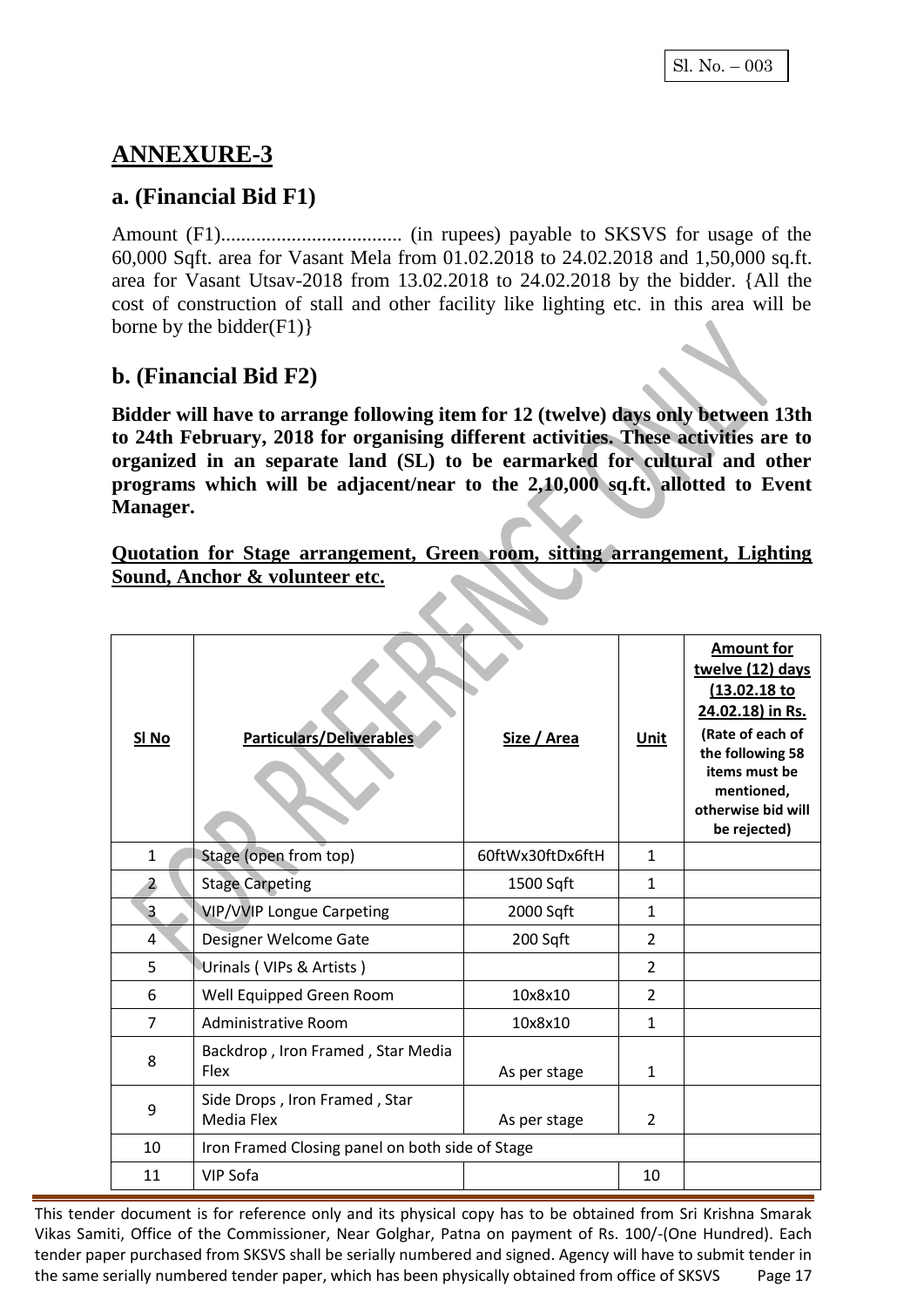Sl. No. – 003

| 12 | Fixed Chairs (Set of 2/3/4 etc.)                                  |                    | 100            |  |
|----|-------------------------------------------------------------------|--------------------|----------------|--|
| 13 | <b>Fibre Chair</b>                                                |                    | 900            |  |
| 14 | <b>Centre Table for VIPs</b>                                      |                    | 10             |  |
| 15 | Podium                                                            | 4x2 Sqft           | 1              |  |
| 16 | Console Masking with Black Cloth                                  |                    |                |  |
| 17 | <b>Console Riser</b>                                              |                    |                |  |
| 18 | Male & Female Anchor                                              |                    | $\overline{2}$ |  |
| 19 | Volunteer                                                         |                    | 6              |  |
| 20 | <b>Flower Decoration</b>                                          |                    |                |  |
| 21 | Top 1200 W per Column                                             |                    | 16             |  |
| 22 | Dual 18" subwoofer 2000WT<br>minimum                              |                    | 8              |  |
| 23 | Stage monitor 600WT minimum                                       |                    | 10             |  |
| 24 | Digital Mixing Console 48 Channels<br>(Yamaha M7CL / Sound Craft) |                    | 1              |  |
| 25 | Side Field - Low & Top with<br>Amplifier                          |                    | 4              |  |
| 26 | <b>Instrumental Mikes</b>                                         |                    | 10             |  |
| 27 | <b>Cordless Mikes</b>                                             |                    | 4              |  |
| 28 | Naple Mikes<br>(Shure/Sennheiser/AKG)                             |                    | 4              |  |
| 29 | <b>Snack Cables</b>                                               | As per requirement |                |  |
| 30 | Graphic Rack Complete Set                                         |                    |                |  |
| 31 | <b>USB Port</b>                                                   |                    |                |  |
| 32 | Drum kit mike                                                     |                    |                |  |
| 33 | Pioneer Pitch - CDJ 200                                           |                    |                |  |
| 34 | <b>Beam Parcans</b>                                               |                    | 40             |  |
| 35 | Led RGB Multi                                                     |                    | 50             |  |
| 36 | Sharpy                                                            |                    | 18             |  |
| 37 | Multi Ten                                                         |                    | 16             |  |
| 38 | Laser Light                                                       |                    | $\overline{4}$ |  |
| 39 | Smoke Gun                                                         |                    | $\overline{4}$ |  |
| 40 | Light mixing consol                                               |                    |                |  |
| 41 | Colour Lab                                                        |                    |                |  |
| 42 | Programming Board                                                 |                    |                |  |
| 43 | <b>Dimmer Pack</b>                                                |                    |                |  |
| 44 | Light Technician                                                  |                    |                |  |
| 45 | <b>Truss Four Sided</b>                                           |                    |                |  |
| 46 | LED Wall 40x12 Sqft for Stage                                     |                    | $\mathbf{1}$   |  |
| 47 | LED wall 8x12 Sqft above the                                      |                    | $\overline{2}$ |  |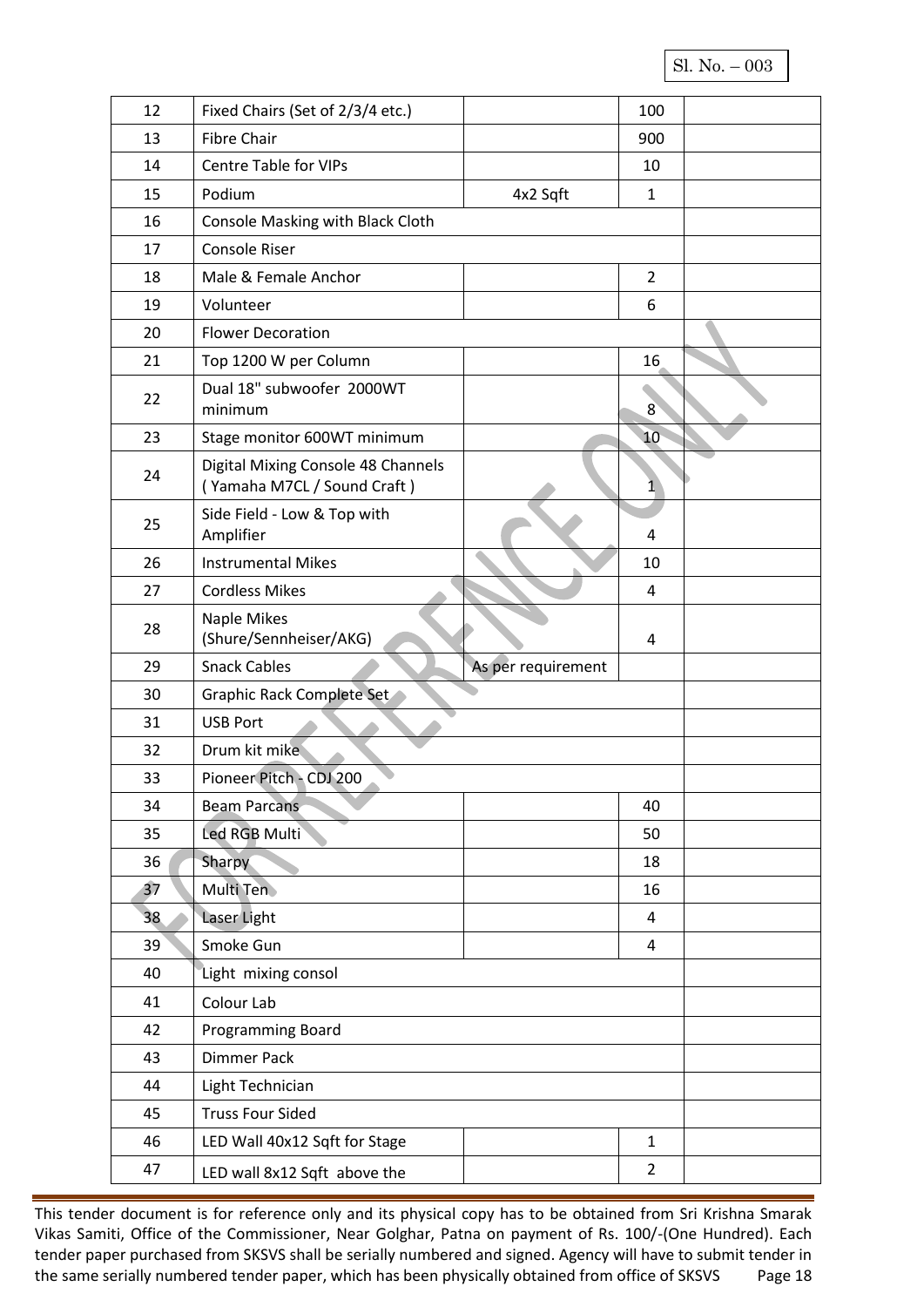|    | Ground                                                                                |                        |                |  |
|----|---------------------------------------------------------------------------------------|------------------------|----------------|--|
|    |                                                                                       |                        |                |  |
| 48 | LED Wall 8x12 sqft above the                                                          |                        |                |  |
|    | Ground                                                                                |                        | $\overline{2}$ |  |
| 49 | Videography & Still photo                                                             | On all days            |                |  |
| 50 | Designing of paper advertisement, flex banners etc.                                   |                        |                |  |
|    | Security Guards (from recognised                                                      |                        |                |  |
| 51 | security agency)                                                                      |                        | 30             |  |
| 52 | <b>Bouncers</b>                                                                       |                        | 15             |  |
|    | Power supply & Power/Generator back-up for Cultural Program                           |                        |                |  |
| 53 | from 6 PM to 10 PM.                                                                   |                        |                |  |
|    | Designing of paper advertisement, flex banners, Certificate                           |                        |                |  |
| 54 | designing & Printing etc.                                                             |                        |                |  |
| 55 | <b>Installation CCTV Camera</b>                                                       | <b>HD Quality</b>      | 32             |  |
| 56 | ABC Type Fire Extinguishers 6kg                                                       |                        | 20             |  |
| 57 | Co2 Type fire Extinguisher 4.5 kg                                                     |                        | 3              |  |
|    | Man power for organising the competition -                                            |                        |                |  |
| 58 | Jury members for competition, one Competition organiser, one                          |                        |                |  |
|    | Supervisor, one Anchor and six volunteer                                              |                        |                |  |
|    |                                                                                       | <b>Total Amount in</b> |                |  |
|    |                                                                                       | rupees $(F2) =$        |                |  |
|    | (Rate of each of following 58 items must be mentioned otherwise bid will be rejected) |                        |                |  |

#### **F2= ...................................... in rupees**

#### **NOTE:**

- **1. As per requirement/ need, the quantities/ units mentioned in the table above or otherwise may be added/ increased/ decreased for which proportionate rate will be paid/ deducted.**
- **2. The bidder is necessarily required to mention item wise rate of each of the above 58 items in the prescribed column, otherwise the bid will be rejected.**
- **3. The bidder has to make all necessary arrangements for lighting etc. in the entire Vasant Mela & Vasant Utsav-2018 (including stage for cultural programme, competition zone and its surroundings), and charges for electricity connection and all other meter charges etc. shall be borne entirely by the bidder.**
- **4. The Agency shall have distinctive dress codes for crew members, volunteers, light & sound personnel and private security staff etc. for their easy identification.**